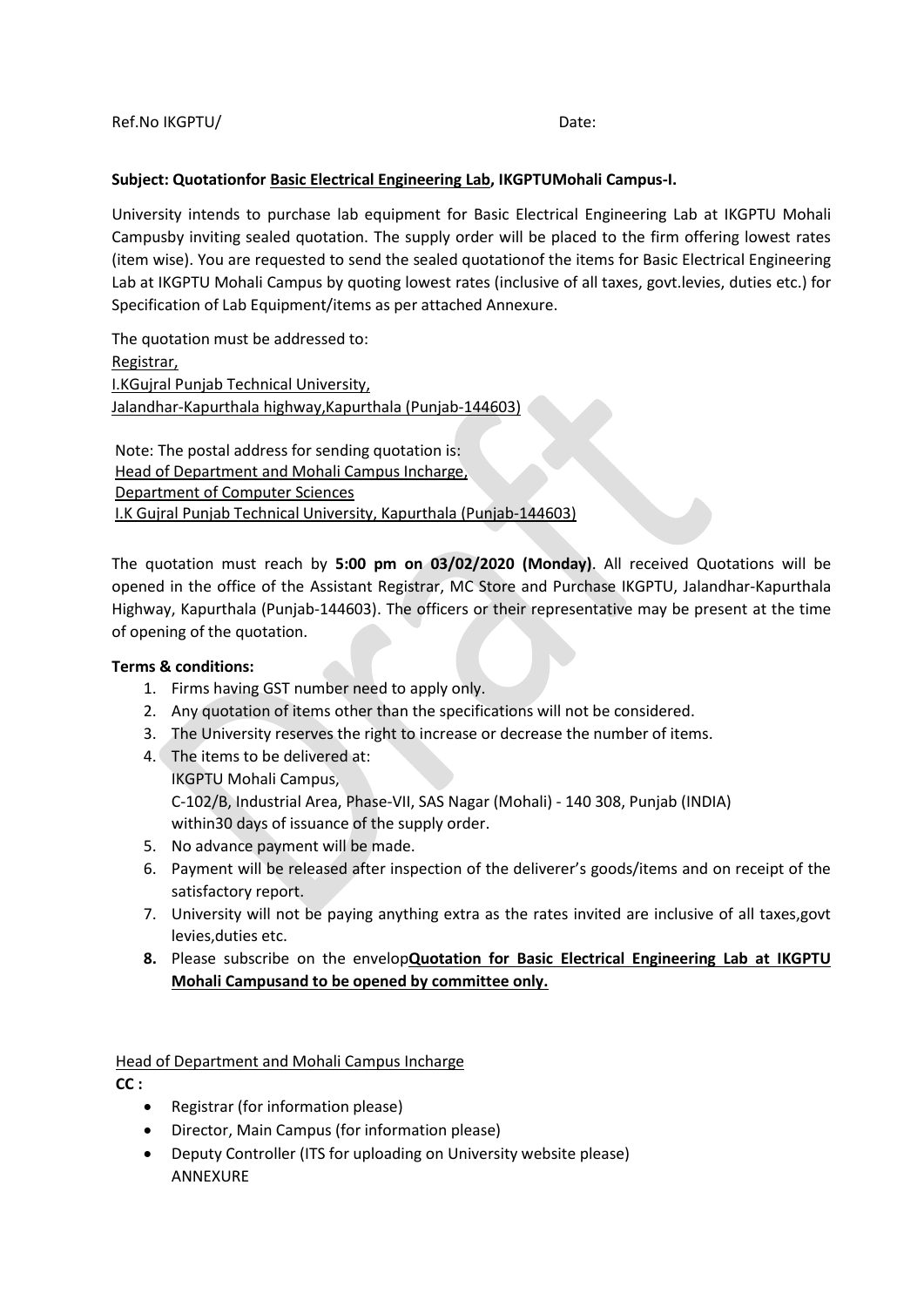| Sr. No. | <b>Experiment/Equipment/Item with Specifications</b>                                                 |
|---------|------------------------------------------------------------------------------------------------------|
| 01      | Verification of Ohms law.                                                                            |
|         | Variable D.C. regulated power supply of 0 to 12 V.                                                   |
|         | Two dual range digital panel voltmeter (20V Range) and Ammeter (200 mA)                              |
|         | 04 resistances mounted on the panel and<br>$\bullet$                                                 |
|         | connections are brought out on the sockets.<br>$\bullet$                                             |
|         | 01 potentiometer mounted on the panel to change/very the power supply.<br>٠                          |
|         | Circuit laser drawn on Bakelite sheet and all components mounted on the panel.<br>$\bullet$          |
|         | 10 interconnectable patch cords.<br>$\bullet$                                                        |
|         | Operation manual containing operating instruction, theory and circuit (hard and soft<br>$\bullet$    |
|         |                                                                                                      |
| 02      | copy).<br>Verification of Kirchhoff Current & Voltage Law.                                           |
|         | Variable D.C. regulated power supply of 0 - 12V.                                                     |
|         |                                                                                                      |
|         | Two dual range digital panel meters, voltmeter (20V Range) and Ammeter (200 mA)<br>$\bullet$         |
|         | 04-05 resistances for current law and 04-05 resistance for voltage law mounted on the<br>$\bullet$   |
|         | panel and connections are brought out on the sockets.                                                |
|         | 01 potentiometer is mounted on the panel to 01 potentiometer mounted on the panel<br>$\bullet$       |
|         | to change/very the power supply.                                                                     |
|         | Circuit laser drawn on Bakelite sheet and all components mounted on the panel.<br>$\bullet$          |
|         | 10 interconnectable patch cords.<br>$\bullet$                                                        |
|         | Operation manual containing operating instruction, theory and circuit (hard and soft<br>$\bullet$    |
|         | copy).                                                                                               |
| 03      | Study of Transient Response of R-L- C. Circuits.                                                     |
|         | Builtin fixed DC Regulated power supply 0-12V.<br>$\bullet$                                          |
|         | Built-in Square Wave Oscillator.<br>$\bullet$                                                        |
|         | 02 potentiometers mounted on front panel to vary (i) the frequency of square oscillator<br>$\bullet$ |
|         | (ii) the resistance (R).                                                                             |
|         | 10 nos. of stackable type connecting leads.<br>$\bullet$                                             |
|         | Circuit is drawn on Bakelite sheet and all the components are mounted on the panel.<br>$\bullet$     |
|         | Operation manual containing operating instruction, theory and circuit (hard and soft<br>$\bullet$    |
|         | copy).                                                                                               |
| 04      | <b>Digital Signal Oscilloscope</b>                                                                   |
|         | 50 MHz, 2 Channel,                                                                                   |
|         | Maximum sample rate: 1 GSa/s<br>٠                                                                    |
|         | Display 7 inch TFT, USB connectivity<br>٠                                                            |
|         | Waveform: Add, subtract, multiply, divide, FFT math (Magnitude and phase, Low pass<br>٠              |
|         | filter                                                                                               |
|         | Probes and accessories<br>٠                                                                          |
|         | Manual containing operating instruction.<br>٠                                                        |
|         | Equipment test certificate<br>٠                                                                      |
| 05      | <b>Trace Hysterersis Loop</b>                                                                        |
|         | Ability to measure Coercively, Retentively, Saturation magnetization, Various magnetic               |
|         | phase identification Hysteresis loss.                                                                |
|         | 04-05 Set of samples (Nickel, different grades of Iron)<br>٠                                         |
|         | Circuit laser drawn on Bakelite sheet and all components mounted on the panel.<br>٠                  |
|         | Interconnectable patch cords.<br>٠                                                                   |
|         | Operation manual containing operating instruction, theory and circuit (hard and soft<br>$\bullet$    |
|         | copy).                                                                                               |
| 06      | Kit for Different Types of Characteristics of Junction (NPN Transistor) Transistor in CB, CE         |
|         | and CC Configuration.                                                                                |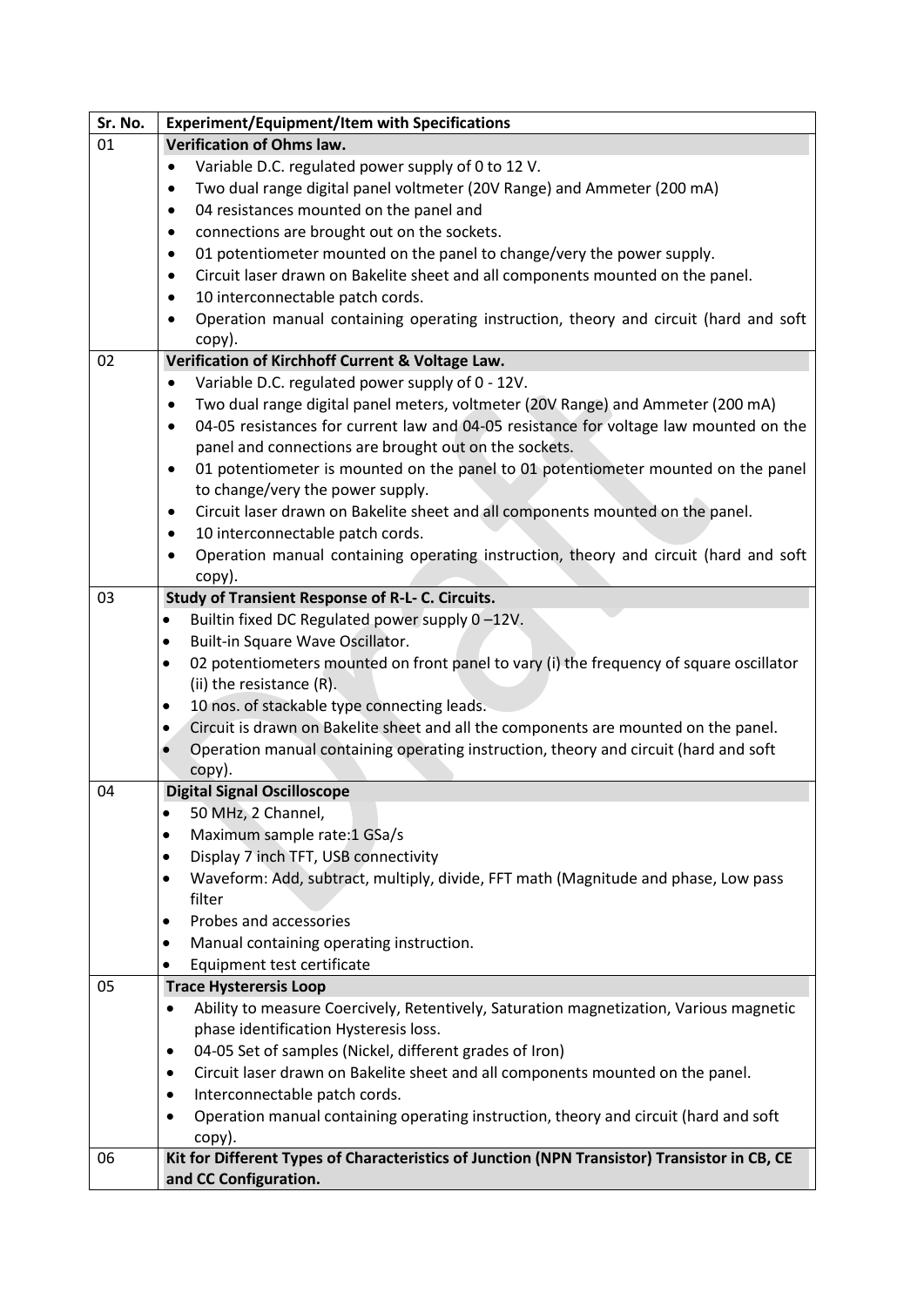| Sr. No. | <b>Experiment/Equipment/Item with Specifications</b>                                                                                                                            |
|---------|---------------------------------------------------------------------------------------------------------------------------------------------------------------------------------|
|         | 02 Power Supplies (Regulated, continuously variable and built in short circuiting proof<br>$\bullet$                                                                            |
|         | Patch cords suitable to the terminals.<br>$\bullet$                                                                                                                             |
|         | Circuit laser drawn on Bakelite sheet and all components mounted on the panel.<br>$\bullet$                                                                                     |
|         | 10 interconnectable patch cords.<br>$\bullet$                                                                                                                                   |
|         | Operation manual containing operating instruction, theory and circuit (hard and soft<br>$\bullet$                                                                               |
|         | copy).                                                                                                                                                                          |
| 07 & 08 | To start and reverse the direction of rotation of (i) DC motor (ii) 3 phase Induction motor.                                                                                    |
|         | DC Motor: Shunt Motor 1HP 230V 1500 rpm with 3-point starter and loading                                                                                                        |
|         | arrangement. Terminals brought out on a bakalite sheet and clearly indicated. Starter                                                                                           |
|         | and terminals all mounted on a panel.                                                                                                                                           |
|         | • 3- phase Induction Motor: Squirrel Cage type, 415V,1440 RPM with DOL Starter Qty:01                                                                                           |
|         | · RPM Meter 96X96 mm, 0-5000RPM. Qty: 01                                                                                                                                        |
|         | • Analog DC Volt Meter 0-300V & Ammeter 0-10A 96x96mm Qty:01.                                                                                                                   |
|         | • Analog AC Volt Meter 0-500V & Ammeter 0-5A, 96x96mm Qty:01.                                                                                                                   |
|         | • Terminal for grounding (Earth).                                                                                                                                               |
|         | • Three phase Reverse forward switch.                                                                                                                                           |
|         | • Power ON/OFF through MCB, Power on indicator lamp                                                                                                                             |
|         | • Built in circuit breaker, provision for manual ON/OFF & Auto control                                                                                                          |
|         | • Circuit laser drawn on Bakelite sheet and all components mounted on the panel.                                                                                                |
|         | • Interconnectable patch cords.                                                                                                                                                 |
|         | • Operation manual containing operating instruction, theory and circuit (hard and soft                                                                                          |
|         | copy).                                                                                                                                                                          |
| 9       | To measure the voltage, current drawn, power factor and power consumed by a                                                                                                     |
|         | fluorescent tube, CFL, Incandescent lamp and LED bulb.                                                                                                                          |
|         | All measuring equipment portable type of 1.5% accuracy.<br>٠                                                                                                                    |
|         | Panel with all terminals marked.<br>$\bullet$                                                                                                                                   |
|         | Circuit is drawn on Bakelite sheet and all the components are mounted on the panel.<br>$\bullet$                                                                                |
|         | Operation manual containing operating instruction, theory and circuit (hard and soft<br>$\bullet$                                                                               |
|         | copy).                                                                                                                                                                          |
|         | Portable wattmeter: Dynamometer type, with anti-parallax mirror with 150 mm knife edge                                                                                          |
|         | pointer enclosed in wooden box (300mm(I)X200mm(w) X155-190mm(h) Accuracy: 0.5%,                                                                                                 |
|         | Scale length :150, Division 100-150. Current coil rating 2.5/5A, Potential Coil rating                                                                                          |
|         | 150/300/600V. Qty:01                                                                                                                                                            |
|         | Portable Voltmeter: AC/DC Type with anti-parallax mirror with 150 mm knife edge pointer                                                                                         |
|         | enclosed in wooden box (300mm (I)X200mm(w)X155-190mm(h) Accuracy: 0.5%, Scale                                                                                                   |
|         | length :150, Division 100-150. 0-300/600 V, Qty :1                                                                                                                              |
|         | Portable Ammeter: AC/DC Type with anti-parallax mirror with 150 mm knife edge pointer                                                                                           |
|         | enclosed in wooden box (300mm(I)X200mm(w) X155-190mm(h) Accuracy: 0.5%, Scale                                                                                                   |
|         |                                                                                                                                                                                 |
|         | length :150, Division 100-150. 0/2.5A, Qty: 01                                                                                                                                  |
|         | Portable Power Factor Meter: Type : Dynamometric, Operating Voltage : 75V to 500V for 1                                                                                         |
|         | Ph. 110V / 440V - PT secondary for 3Ph. Burden : <1.25VA upto 75V. Operating Current                                                                                            |
|         | :0.5A to 10A for 1 Ph. 1A / 5A - CT secondary for 3Ph. Burden :, <10VA upto 10A. Frequency                                                                                      |
|         | : 45 ~ 65Hz. Accuracy: Class 1.5 for Watt / Var /. 2° for PF. Insulation Resistance: Greater                                                                                    |
|         | than 20M Ω at 500V DC. Dielectric Test : 2kV RMS for 1 minute. Conforms To : I.S. 1248 /                                                                                        |
|         | I.E.C. 60051(Part 3) for WATT / VAR, (Part 5) for PF. Qty:01                                                                                                                    |
| 10      | Set up to verify voltage and current relations in Star - Delta connected Systems                                                                                                |
|         | Set up for Open Circuit & Short Circuit Test and voltage regulation of a transformer<br>3-phase Transformer 1KVA 440/220V (Qty:01) Terminals of transformer brought out on<br>٠ |